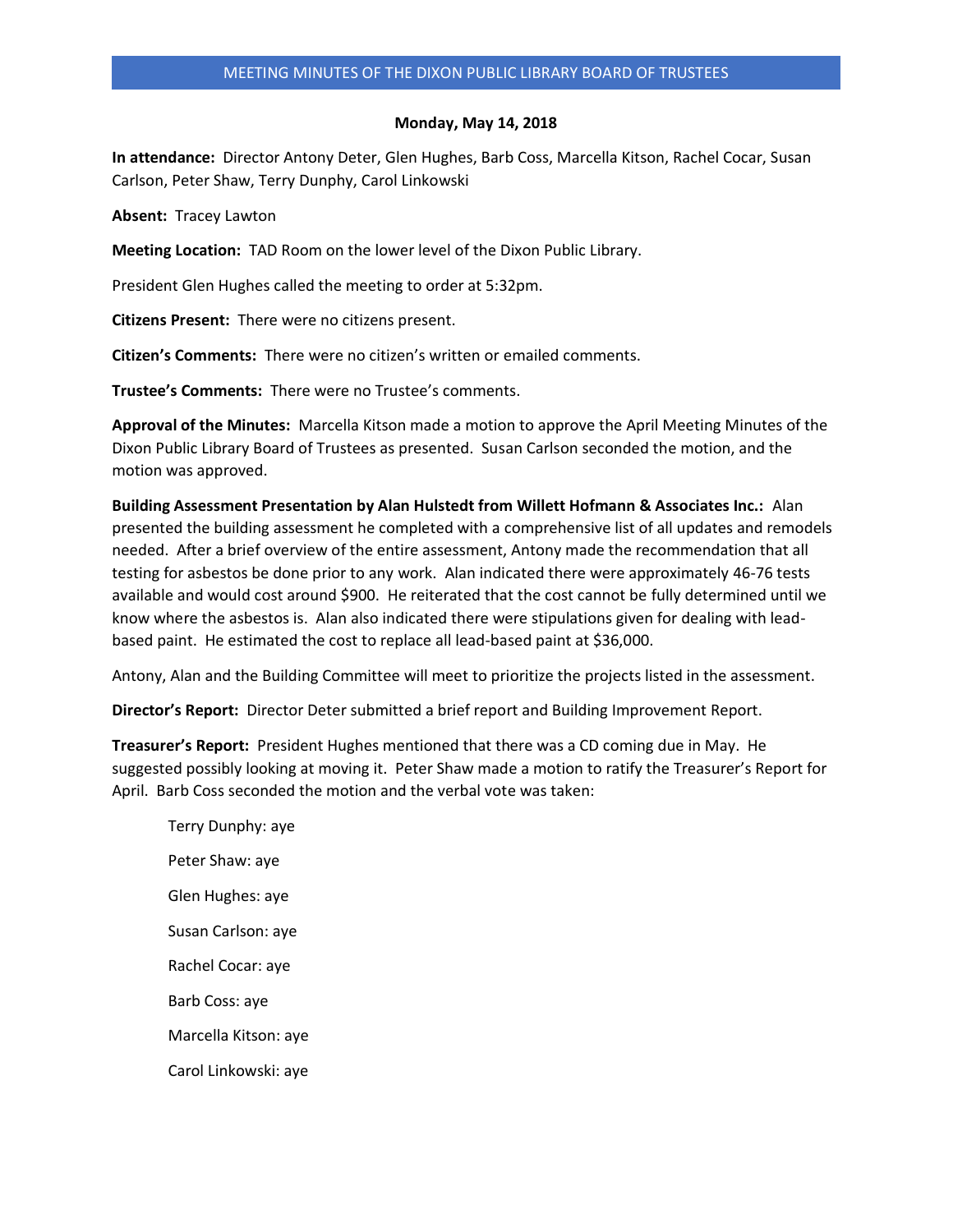## MEETING MINUTES OF THE DIXON PUBLIC LIBRARY BOARD OF TRUSTEES

**Invoices and Expenditures:** Susan Carlson made a motion to ratify the Library Invoices and Expenditures for April. Barb Coss seconded the motion and a verbal vote was taken:

Terry Dunphy: aye Peter Shaw: aye Glen Hughes: aye Susan Carlson: aye Rachel Cocar: aye Barb Coss: aye Marcella Kitson: aye Carol Linkowski: aye

The motion was carried.

Director Deter mentioned the city's finance director advised \$50,000 allotted for elevator work should go through the operating budget.

## **Committee Reports:**

- ❖ **Finance and Budget:** none
- ❖ **Building and Grounds:** It was reiterated that the committee will meet with Alan and Director Deter to develop and prioritized list of work to be done based on the Building Assessment.
- ❖ **Personnel and Salary:** The committee met with Amanda from the city's HR department to further discuss the director's evaluation. They will continue to meet with her to come up with a more workable document.
- ❖ **By-Laws, Policies, and Procedures:** none
- ❖ **Technology and Technology Resources:** none
- ❖ **Nominating Committee:** Susan and Rachel will speak to current officers and submit a ballot for the June meeting.

## **Unfinished Business:**

Amendments were made to agenda item 12b to strike the fine for media items returned to the book drop box outside the library. Director Deter also suggested giving transitional membership for members aged 14-18 for liability purposes.

In section E related to library fines Carol Linkowski made the following motion: to amend the fines to read as follows:

- 1. Fines for return of materials in breach of this policy:
	- a. 20 cents per day for books, magazines, and all media;
	- b. 50 cents per day for overdue interlibrary loan materials;
	- c. \$1.00 for unclaimed interlibrary loan materials.

Marcella Kitson seconded the motion and the motion passed.